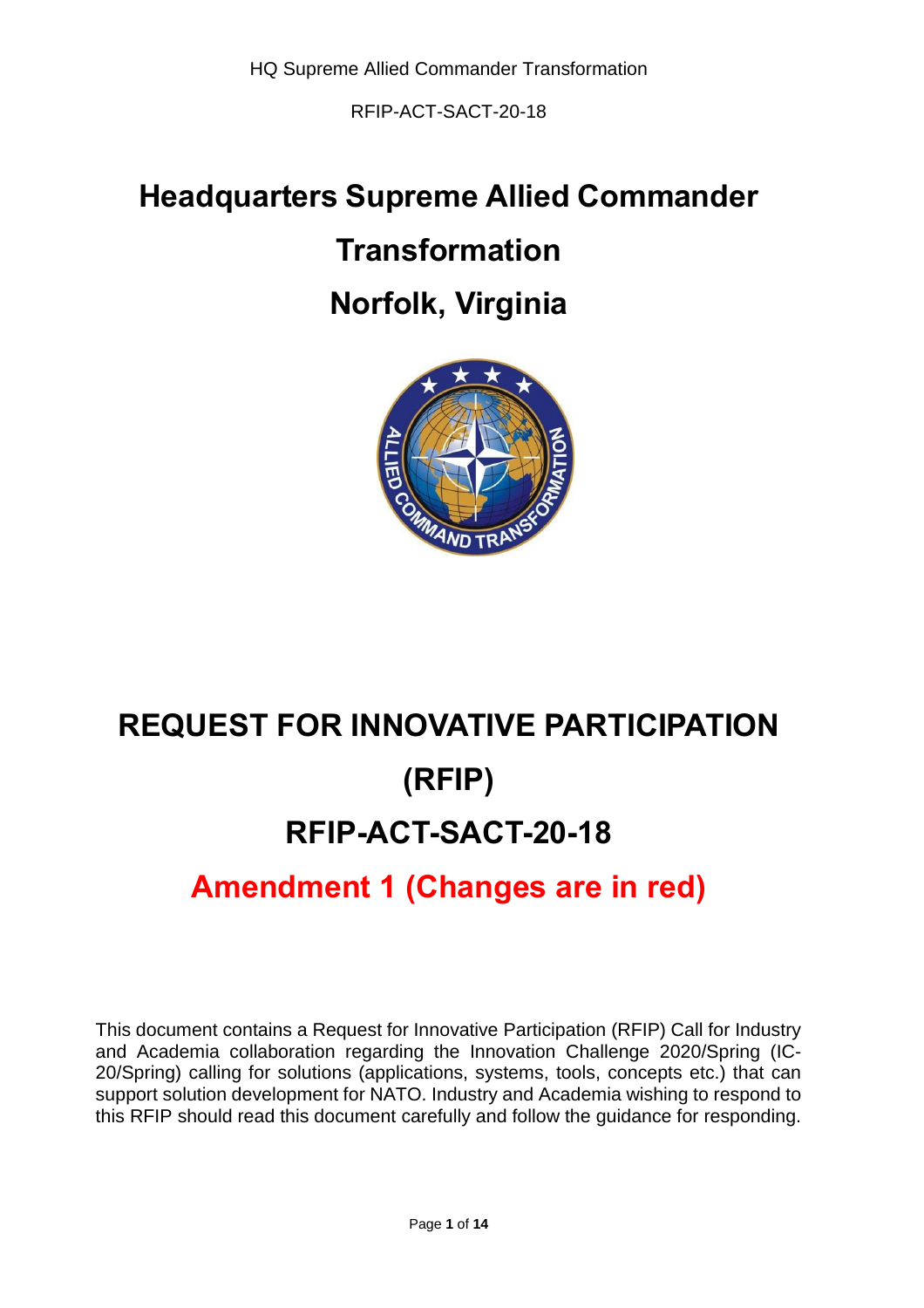RFIP-ACT-SACT-20-18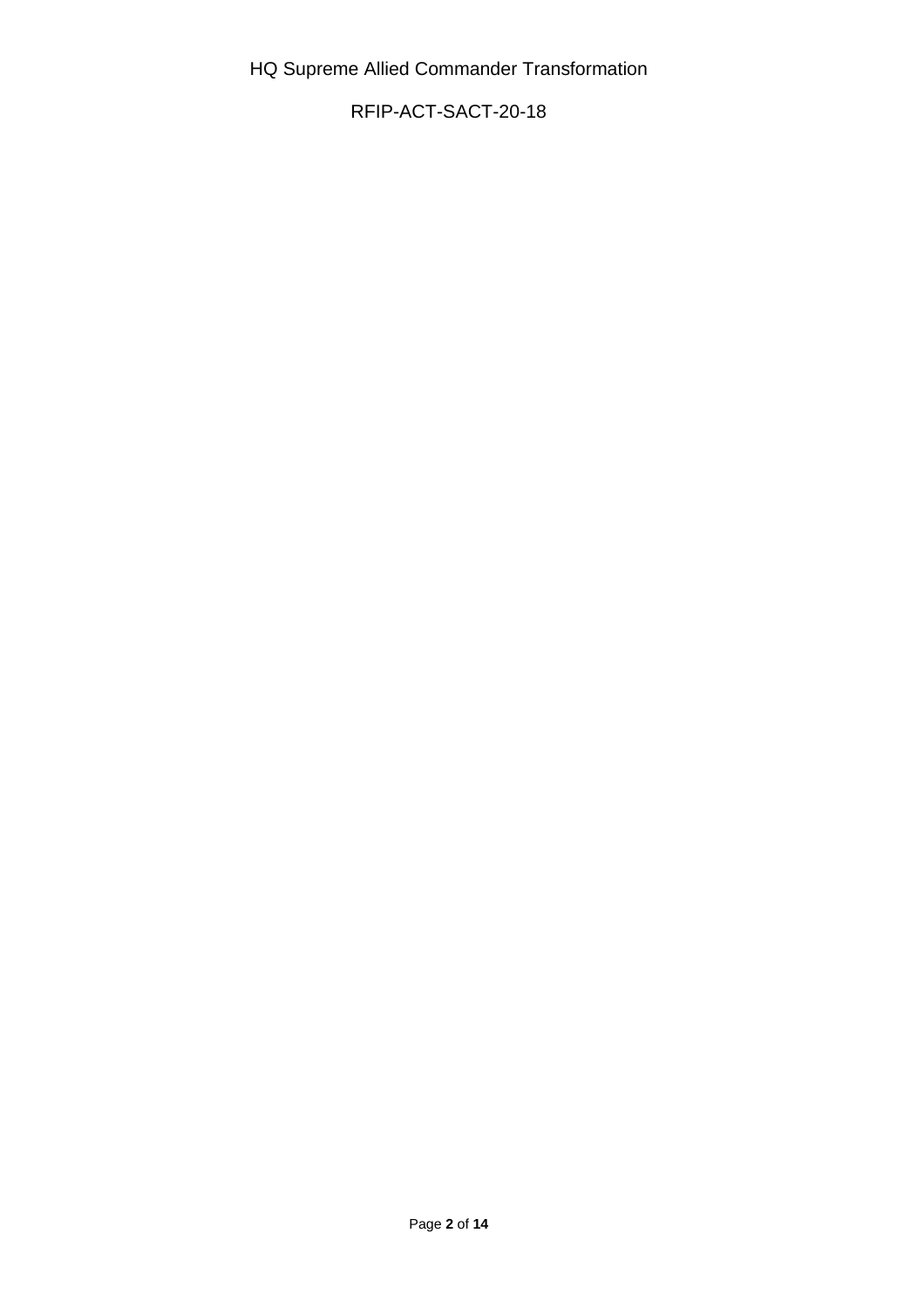| <b>General Information</b>           |                                                                                                                                                                                                                                                                                                        |
|--------------------------------------|--------------------------------------------------------------------------------------------------------------------------------------------------------------------------------------------------------------------------------------------------------------------------------------------------------|
| Request For Information No.          | RFIP-ACT-SACT-20-18                                                                                                                                                                                                                                                                                    |
| <b>Project Title</b>                 | Innovation Challenge 2020/Spring:                                                                                                                                                                                                                                                                      |
|                                      | Solutions to<br>enable leaders, commanders,<br>small<br>specialized tactical units and information systems to<br>identify false information and mitigate the effects of this<br>information on generating a true common operating<br>picture, predicting behaviors, and supporting decision<br>making. |
| Due date for submission of           | 05 May 2020                                                                                                                                                                                                                                                                                            |
| requested information                |                                                                                                                                                                                                                                                                                                        |
| <b>Contracting Office Address</b>    | NATO, HQ Supreme Allied Commander Transformation<br>(HQ SACT)<br>Purchasing & Contracting Suite 100<br>7857 Blandy Rd, Norfolk, VA, 23511-2490                                                                                                                                                         |
| <b>Contracting Points of Contact</b> | 1. Ms Tonya Bonilla<br>e-mail: tonya.bonilla@act.nato.int<br>Tel: +1 757 747 3575                                                                                                                                                                                                                      |
|                                      | 2. Ms Catherine Giglio<br>e-mail: catherine.giglio@act.nato.int<br>Tel: +1 757 747 3856                                                                                                                                                                                                                |
| <b>Technical Points of Contact</b>   | 1. Major Gabriel Vallier<br>e-mail: gabriel.vallier@act.nato.int<br>Tel: +1 (757) 747-3659                                                                                                                                                                                                             |
|                                      | 2. Mr. Serge Da Deppo<br>e-mail: serge.dadeppo@act.nato.int<br>Tel: +1 (757) 747-3747                                                                                                                                                                                                                  |
|                                      | 3. Mr. Francois-Pierre Du Cluzel de Remaurin<br>e-mail: francois-pierre.ducluzelderemaurin@act.nato.int<br>Tel: +1 757-747-4198                                                                                                                                                                        |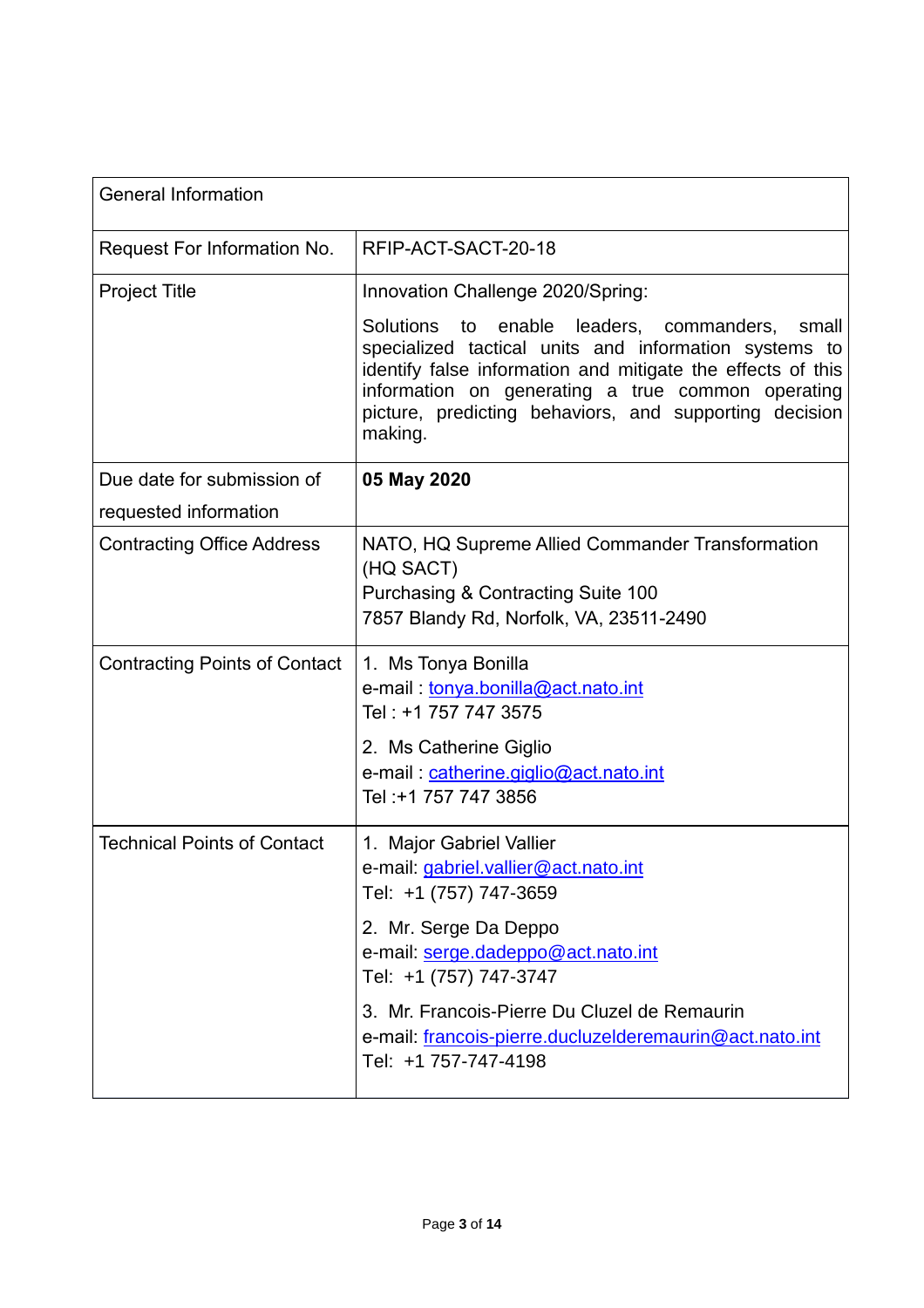#### **SECTION I - INTRODUCTION**

1.1 **Summary**. HQ SACT is issuing this Request for Innovative Participation (RFIP) announcement in order to facilitate collaboration between NATO HQ SACT Innovation Hub and industry and academia regarding solutions<sup>1</sup>. The purpose of this RFIP is to request representatives from industry and academia to submit solutions (either existing and/or under development) to the scenario presented at Annex I (Information and Visualization) to participate in NATO Innovation Challenge 2020/Spring. Submissions must conform to this RFIP.

A Selection Committee composed of representatives from NATO HQ SACT and advisors from the IC-20/Spring Partners<sup>2</sup> will select up to 10 solutions amongst the responses submitted by industry, academia, or by individuals (participating under separate Terms of Participation). The selected solutions will be invited to participate in the IC-20/Spring *Pitch Day* on June 17, 2020, in Rotterdam, Netherlands. Participation in the *Pitch Day* can be onsite or online. An Advisory Panel will be composed of representatives from NATO HQ SACT, the IC-20/Spring Partners and other relevant experts invited by NATO HQ SACT. The Advisory Panel will assist in assessing which solution(s) respond best to the scenario. The final selection of the IC-20/Spring winner will be performed by a Board, composed entirely by representatives of HQ SACT.

The nature of this event will be *discovery* only and will not be intended to solicit contracts. However, relevant solutions could potentially support development of future concepts, doctrine, STANAGs, user requirements, capability development, etc.

- 1.2 **Dates.** The events and timelines of IC-20/Spring is described in Section III. It will take place between March and 17 June 2020, with the IC-20/Spring *Pitch Day* taking place in Rotterdam, Netherlands on 17 June 2020. Exact location will be posted on the Innovation Challenge webpage.
- 1.3 **Disclaimer**. This is a Request for Innovative Participation (RFIP) only, and in no way constitutes a current Request for Proposal (RFP) or a commitment to issue a future RFP.

HQ SACT has not made a commitment to procure any of the products/solutions described herein, and release of this RFIP shall not be construed as such a

Netherlands.

 $\overline{a}$ 1 In this RFIP, the term "solutions" refers to applications, tools, systems concepts or devices.

<sup>2</sup> Old Dominion University (USA), the Dutch Ministry of Defense (Netherlands), NATO C2 COE (Utrecht,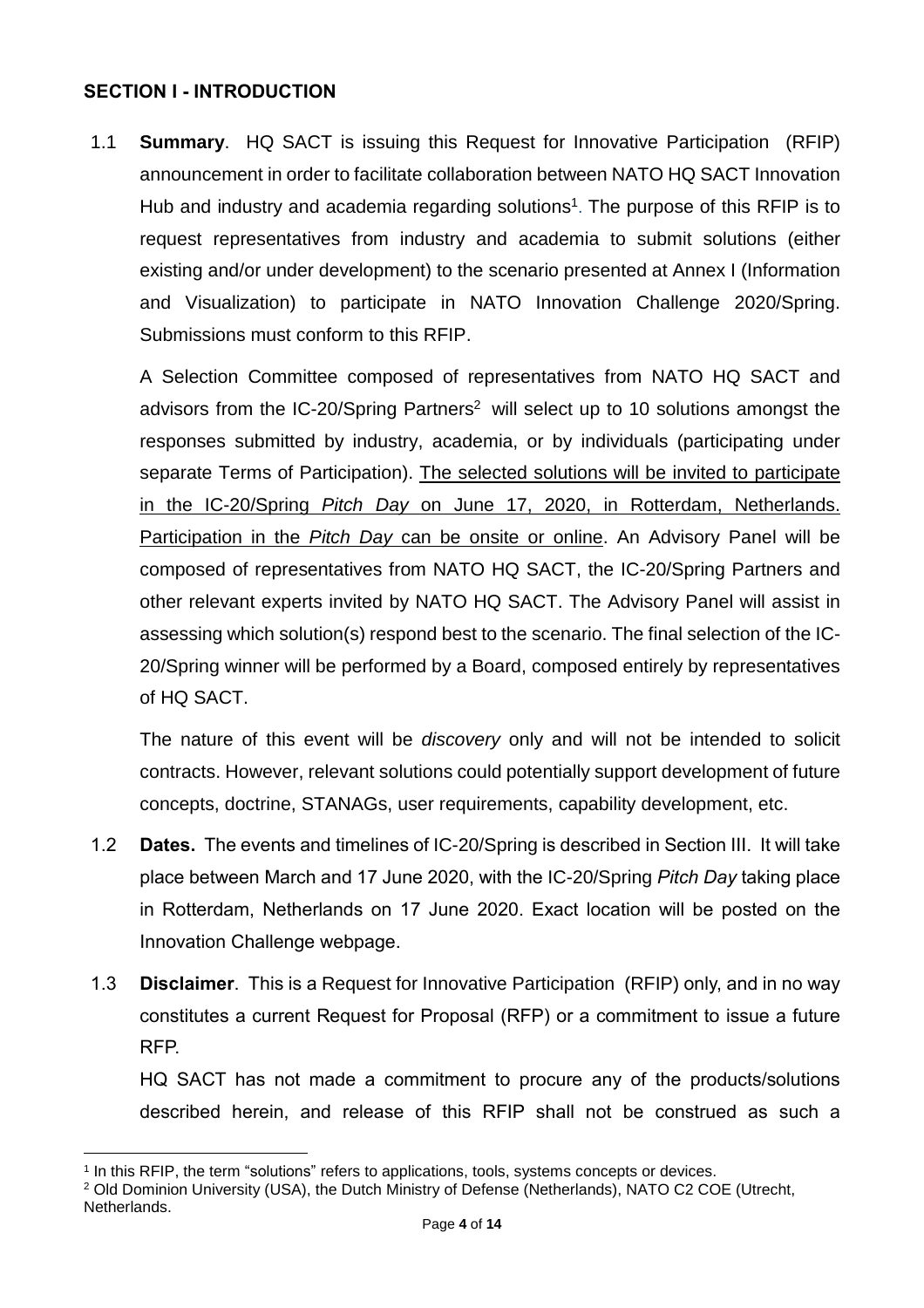commitment, nor as authorization to incur cost for which reimbursement will be required or sought. Further, respondents are advised that HQ SACT will not pay for any information or administrative costs incurred in *responding* to this RFIP, nor will HQ SACT pay costs associated with participating in the IC-20/Spring. The costs for responding to this RFIP and participating in the IC-20/Spring shall be borne solely by the responding party. Not responding to this RFIP does not preclude participation in any subsequent RFP if issued in the future.

#### **SECTION II –BACKGROUND**

#### 2.1 **ACT Framework for collaborative Interaction (FFCI).**

2.1.1 HQ SACT has implemented a Framework for Collaborative Interaction (FFCI) to increase opportunities for industry and academia to contribute to ACT capability development efforts through collaborative work. Such collaboration enables HQ SACT, and NATO as a whole, to benefit from industry/academia models, advice, capabilities and experience in the course of this work. In addition to the benefits ACT gains from such projects, this collaborative effort will provide industry/academia with an improved understanding of NATO's capability requirements and associated issues and development challenges to be addressed by ACT. Potential collaborative projects are on specific topics that are of mutual interest to both parties but shall be restricted to collaborations in non-procurement areas. Several mechanisms have been already developed to support the initiation of collaborative projects between industry/academia and ACT ranging from informal information exchanges, workshops and studies, to more extensive collaboration on research and experimentation.

More detailed information on the ACT FFCI initiative can be found on the ACT web site being developed to support FFCI projects at [http://www.act.nato.int/ffci.](http://www.act.nato.int/ffci)

2.1.4 HQ SACT has since 2017 conducted Innovation Challenges; these are informative and exploratory events focused mainly at the application of new technologies. The collaborative interaction sought for the IC-20/Spring is focused on presenting and demonstrating solutions to enable leaders, commanders, small specialized tactical units and information systems to identify false information and mitigate the effects of this information on generating a true common operating picture, predicting behaviors, and supporting decision making (see scenarios at Annex I). RFIP respondents should be willing to share their knowledge, expertise, and products/solutions with NATO and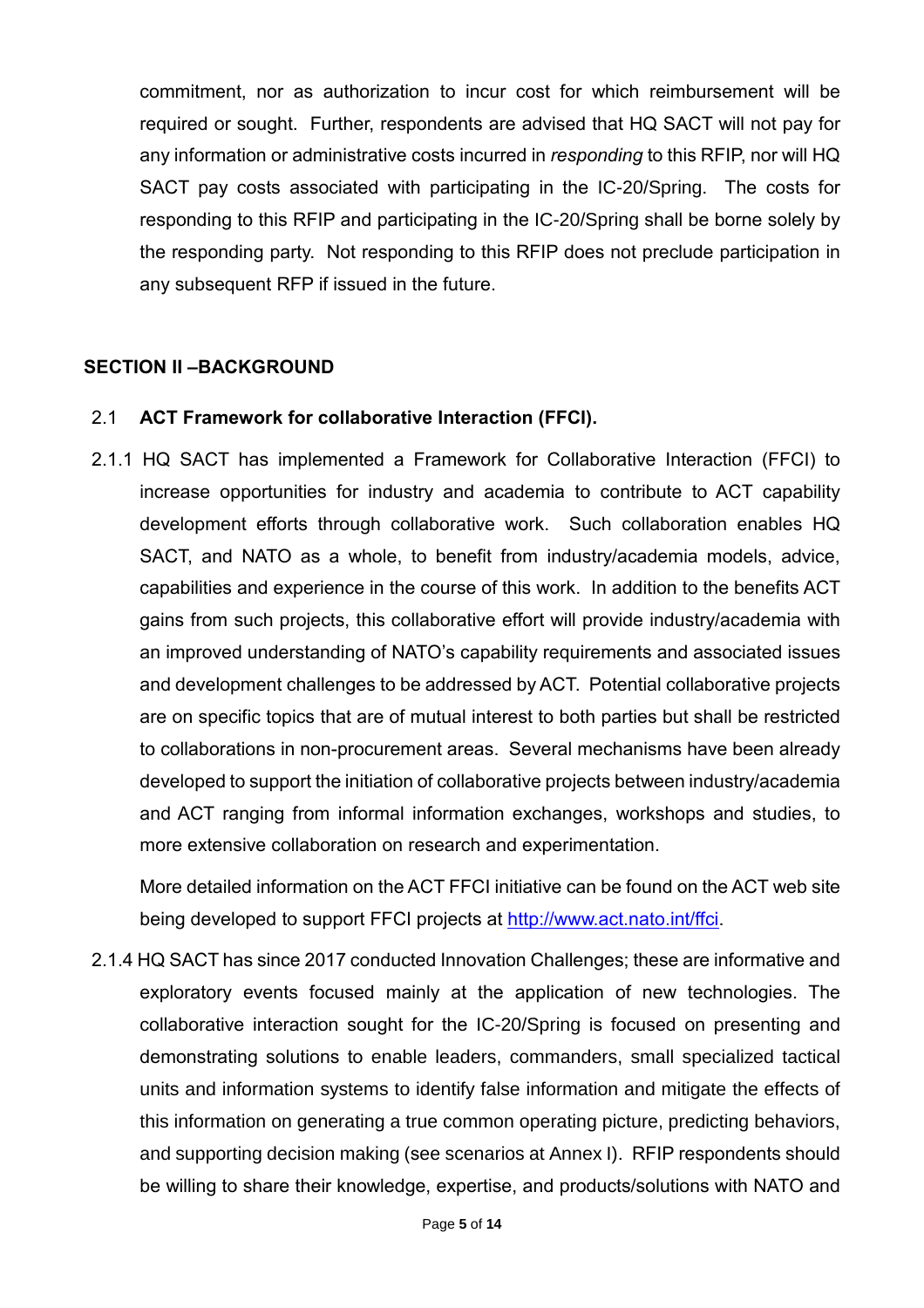national representatives participating in the IC-20/Spring.

2.1.5 IC-20/Spring winner for HQ SACT will be selected by a Board of HQ SACT representatives and announced as part of the *Pitch Day* program.

All information provided in response (abstracts, supporting materials, and, if selected for *Pitch Day*, in the presentations) must be releasable to the public. While the abstracts only will be provided in the public domain if selected for presentation at IC-20/Spring *Pitch Day*, both the Selection Committee and the Advisory Panel will be comprised of representatives from NATO HQ SACT and other relevant experts invited by NATO HQ SACT.

## **SECTION III - DESCRIPTION OF THE IC-20/Spring**

#### 3.1 **Background.**

The HQ SACT Innovation Hub is the main organizer of the IC-20/Spring. The HQ SACT Innovation Hub also coordinates the NATO Innovation Network, federating national entities in order to leverage open innovation. For more information on the HQ SACT Innovation Hub, please visit https://innovationhub-act.org/.

#### 3.2 **Objectives.**

The objectives of this RFIP is to invite eligible industry and academia to participate in IC-20/Spring through submission of abstracts in response to the scenario at Annex I, identifying and exploring existing and emerging technologies that could address current and foreseeable challenges to an effective and efficient approach.

#### 3.3 **Planned activities**. The IC-20/Spring will consist of:

- a. Initial Selection Phase: The selection will be announced 23 days prior to the *Pitch Day,* allowing further development of the presentation Finalists will be contacted directly by email by the Innovation Hub team and the announcement will be made on the IC-20/Spring webpage The selected submissions will be invited to be presented live online or onsite on the *Pitch Day*. Any cost associated with presenting online or onsite remains the sole responsibility of the industry/academia providing the submission.
- b. Final selection phase: On the *Pitch Day*, the winner of the IC-20/Spring will be selected by a Board of HQ SACT representatives and announced as part of the *Pitch Day* program.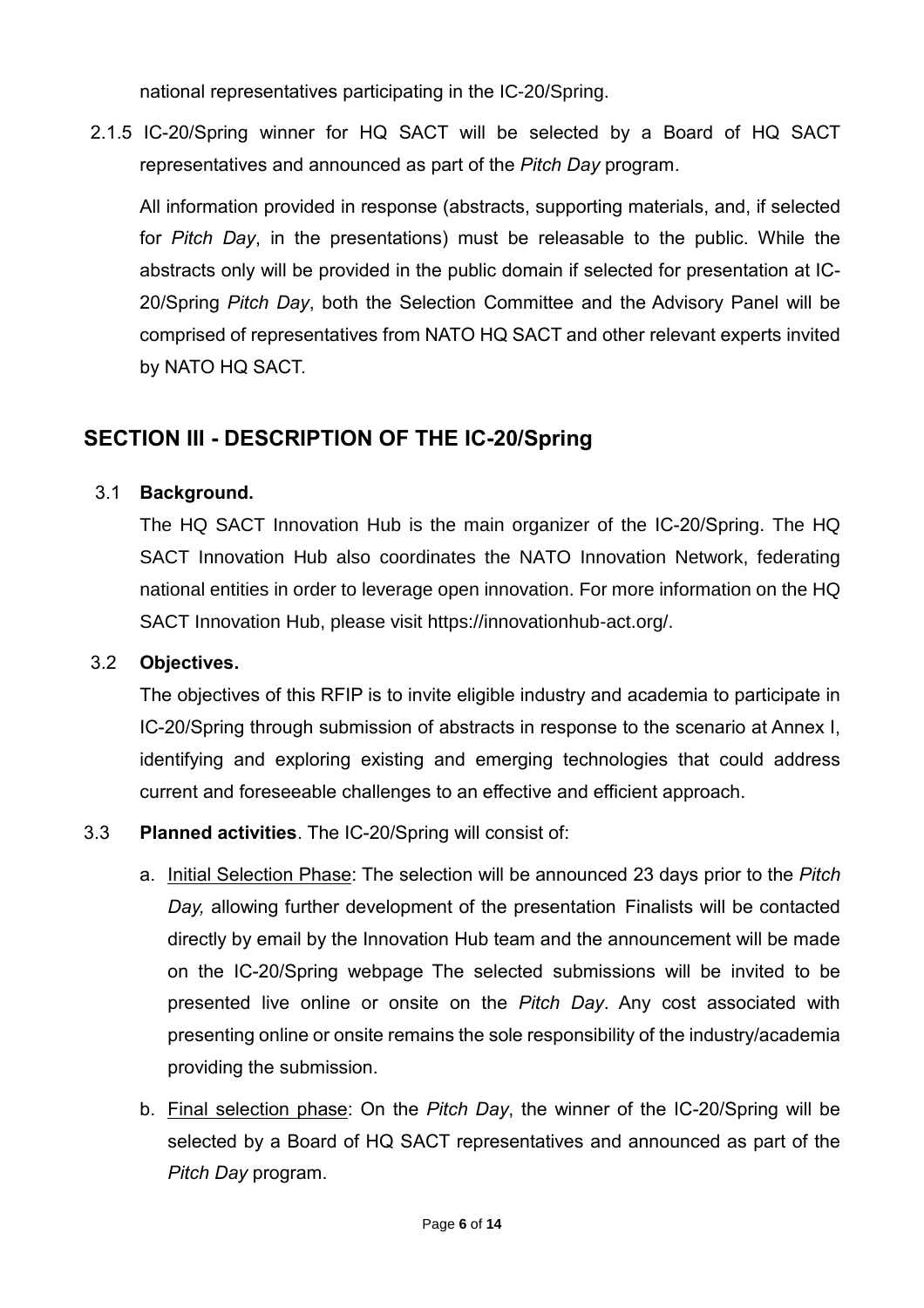- 3.4 **Expected input from industry/academia.** See below in Section IV.
- 3.5 **Expected benefits to industry.** Through this collaboration, HQ SACT offers industry / academia an opportunity to gain awareness about the particularities of the innovation challenges in NATO and Nations. It will be an opportunity to engage with HQ SACT Innovation Hub and other participants within a framework of a community of interest focused on the development of innovative solutions based on new technologies in support of the NATO Innovation Process.

### **SECTION IV - REQUESTED INFORMATION**

- 4.1 **Intent**. The intent of this RFIP is to call for formal collaboration with industry and academia in order to present solutions based on new technologies that can support the improvement of NATO Innovation process. These solutions should be applicable in a federated information environment and should be interoperable by design. Additionally, they should be intuitive, requiring none or very limited training at the enduser level. Solutions are sought at different levels of development, from the "advanced concept development stage" through "customizable applications" available "commercial off-the-shelf". Solutions may address some of the challenges described in the scenario presented in Annex 1, associated to one or more of the following *areas of interest*: ability for leaders, commanders, small specialized tactical units and information systems to identify false information and mitigate the effects of this information on generating a true common operating picture, predicting behaviors, and supporting decision making. The inherent discovery nature of the IC-20/Spring allows also for novel approaches to these challenges.
- 4.2 **Responses to the RFIP**.

**In response to the RFIP, please submit a three page abstract (4500 characters maximum) describing the solution idea. Based on this submission, an IC-20/Spring Selection Committee will select and invite up to 10 abstracts to be presented at the Innovation Challenge** *Pitch Day***.**

The response to this RFIP should be submitted through the webform at https://innovationhub-act.org/eform/submit/nato-innovation-challenge-2020-1. It must contain:

- 1) The name of the participant (Industry/academia)
- 2) The name of the proposed solution and which area(s) of interest it addresses;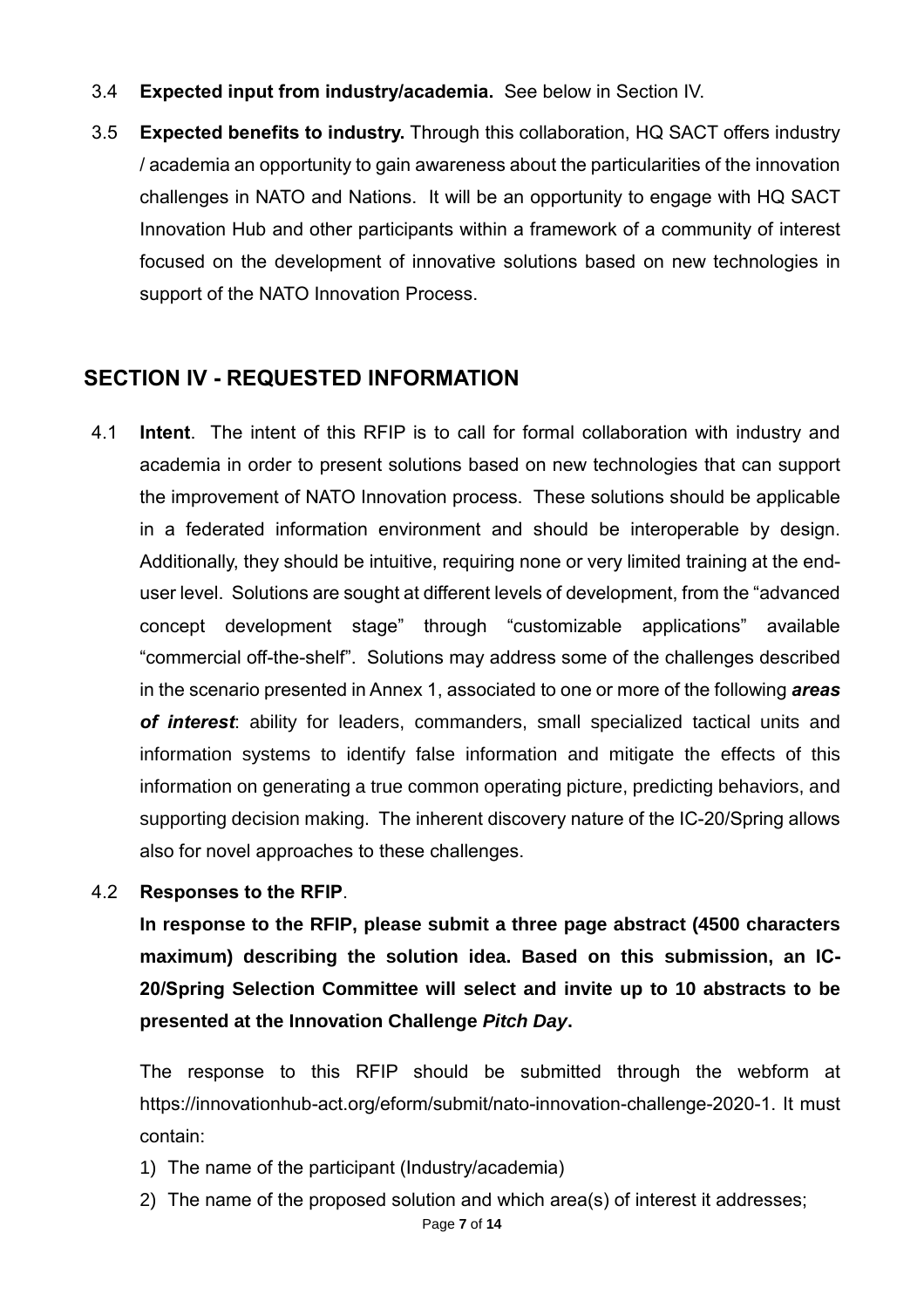3) Name(s) of participant's representative(s) (new representatives cannot be appointed after pre-selection)

The abstract can include:

- up to 4500 characters max text document
- max 5 graphics, pictures or slides
- max 4 min video/audio file

Note that all information provided in response to this RFIP has to be releasable to the public.

- 4.3 **Evaluation of Solutions and Selection Process**. A Selection Committee will be convened to analyze and evaluate the responses to the RFIP and select which submissions will be presented/demonstrated at IC-20/Spring. The Selection Committee will assess each response according to the following criteria:
- 4.3.1 *Eligibility*: The response to this RFIP should reflect a solution that addresses at least one of the areas of interest presented at paragraph 4.1.

Submissions will specifically be scored against:

- o **Usefulness**: Understood as the potential impact of proposed solution on challenge topic.
- o **Innovativeness**: Understood as if it is a genuinely new idea or an already existing solution adapted for this Challenge.
- o **Feasibility**: Understood as if the solution is cost-effective and easy to develop and implement.
- 4.3.2 *Priority*: the Selection Committee retains the right to prioritize the answers to RFIP based on the relevance and diversity of the solutions, on the proposed *demonstration* method, and the complexity of the challenges addressed. Additionally, ensuring a balanced representation of both industry and academia will be part of the prioritization process.
- 4.3.3 *Status*: Only submissions by industry and academia headquartered or located in NATO member countries will be considered for IC-20/Spring.
- 4.4 Terms applicable to this RFIP: The participating industry and academia agree that the IC-20/Spring, without any limitation or further compensation, may use the participant's name as well as voice and/or likeness of its representative(s) in any and all media for the purpose of advertising and promoting the IC-20/Spring, HQ SACT, and any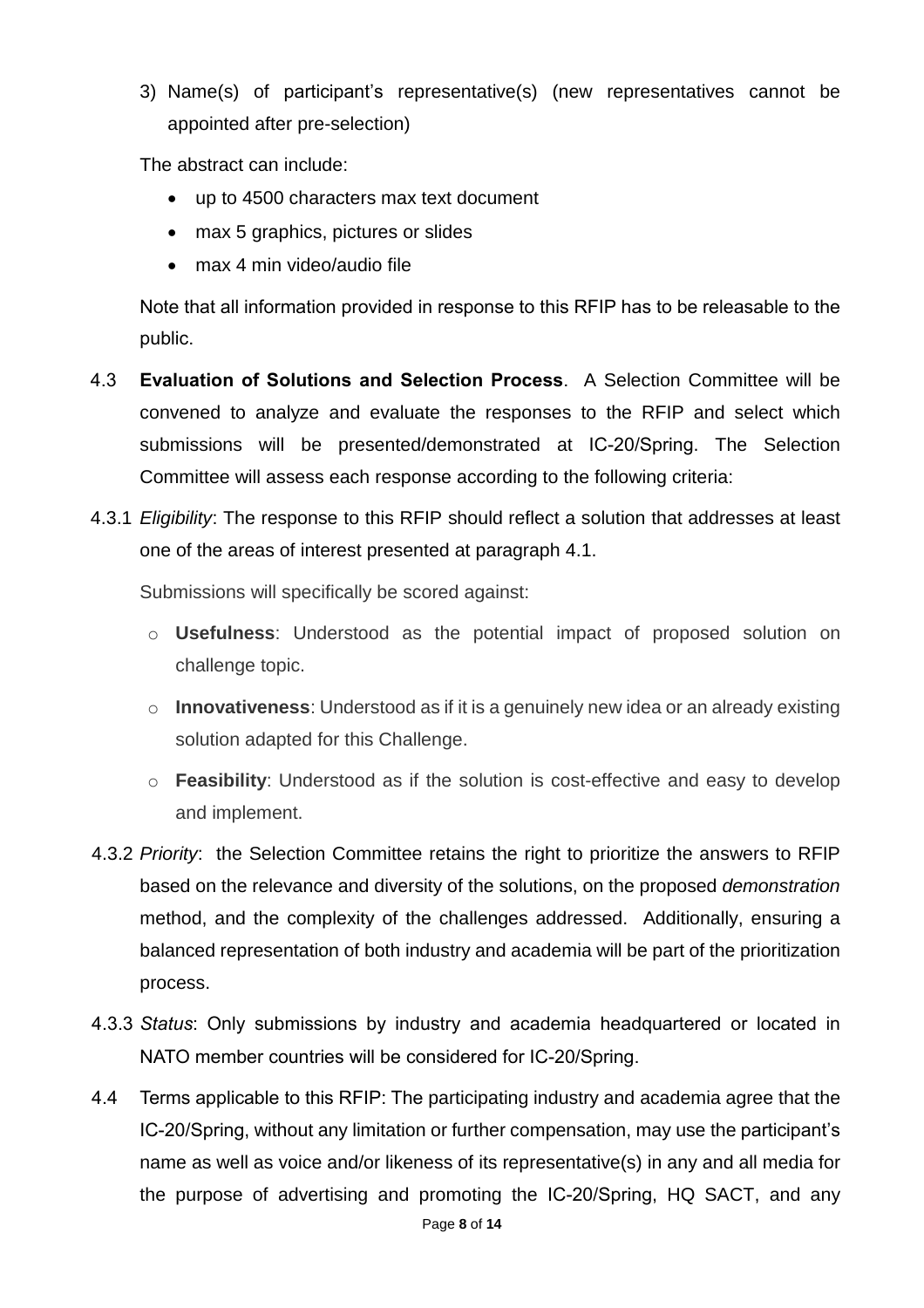associated programs. Further, the participant grants HQ SACT and the IC-20/Spring the right to take photographs and videos of the submission in connection with the challenge and grant the right to the IC-20/Spring to use, and to publish the photographs and videos with or without the participant's name and for any lawful purpose, including but not limited to, publicity, illustration, advertising, and internet and social media content. Additionally, the participants agree that the IC-20/Spring and thus HQ SACT may demonstrate the operation and functionality of the submission (but may not modify or publicize the source code) in connection with advertising and promoting the IC-20/Spring and subsequent events organized by HQ SACT.

- a. The participating industry and academia represent and warrant that there are no contractual or other obligations that would:
	- (i) prevent the participant from granting the right of use provided here and/or
	- (ii) prevent the participant from claiming Intellectual Property ownership rights in materials or inventions created by the participant and incorporated into the submission.
- b. Representation and Warranties: The participating industry and academia represent and warrant that:
	- (i) the participant is the original author of the contributions to the submission;
	- (ii) to the participant's knowledge, the submission will not infringe on any third party's copyright, patent, trademark, trade secret, right of publicity or property or any other right;
	- (iii) the submission is not the subject of any actual or threatened litigation or claim;
	- (iv) the submission will not be obscene, offensive, libelous, pornographic, threatening, abusive, or otherwise objectionable; and
	- (v) the submission will not contain any content that is illegal, would constitute or encourage a criminal offense, or would otherwise give rise to liability or violate any law.
- c. The participating industry and academia agrees to grant to the IC-20/Spring (and thus HQ SACT), a non-exclusive, use of the submission as necessary to conduct the IC-20/Spring and for internal evaluation purposes by HQ SACT:
	- (i) in any Intellectual Property incorporated into the submission;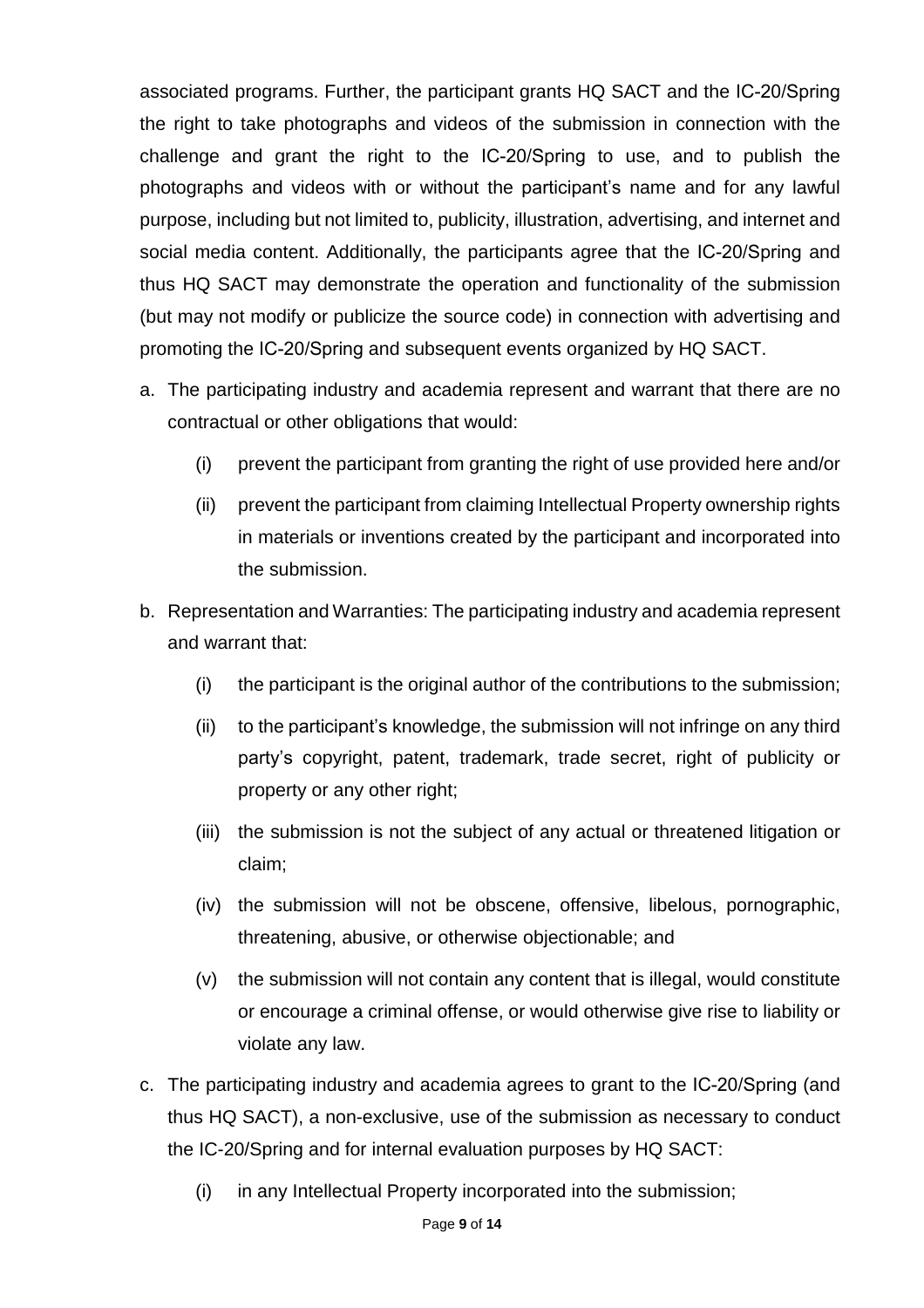- (ii) in Intellectual Property that is needed to operate or use the submission;
- (iii) in Intellectual Property covering other materials or inventions that are incorporated into the submission, and/or
- (iv) in Intellectual Property that is needed to operate or use the submission.
- d. Further, participants acknowledge and agree that the submission is submitted on a non-confidential basis, and that the IC-20/Spring (and thus HQ SACT) shall have no obligation to prevent the disclosure or otherwise treat as confidential such submission. Also, to the extent that the submission includes publication of information or content on [innovationhub-act.org,](https://www.innovationhub-act.org/) participating industry and academia consent to terms governing utilization of any information or content published on [innovationhub-act.org.](https://www.innovationhub-act.org/)
- e. By responding to this RFIP and participating in the IC-20/Spring the participating industry and academia acknowledge and agree that the IC-20/Spring may receive many entries and submissions in connection with this and/or other participants, and that such entries and submissions may be similar or identical in theme, idea, format, or other respects to the submission. By responding to this RFIP the participating industry and academia waive any and all past, present or future claims against HQ SACT and the IC-20/Spring relating to such similarities, or asserting that any compensation is due in connection with the submission.
- f. Limitation of Liability: In no event shall the HQ SACT or the IC-20/Spring be liable for incidental, exemplary or punitive damages arising out of or in connection with the IC-20/Spring, industry and academia participation, or the submission. If a participant has a dispute with any participant in the IC-20/Spring or any other third party, the participating industry and academia release HQ SACT and the IC-20/Spring from any and all claims, demands and damages, (actual and consequential) of every kind and nature arising out of or in any way connected with such disputes.
- g. Release and Indemnification: By responding to this RFIP and participating in the IC-20/Spring, industry and academia agree, on behalf of that participant and the heirs, executors and administrators, to release and hold harmless the IC-20/Spring (and thus HQ SACT) from any claim, liability, damage, litigation, illness, injury or death that may occur, directly or indirectly, whether caused by negligence or not, from participating in the IC-20/Spring. This includes any entry (submission)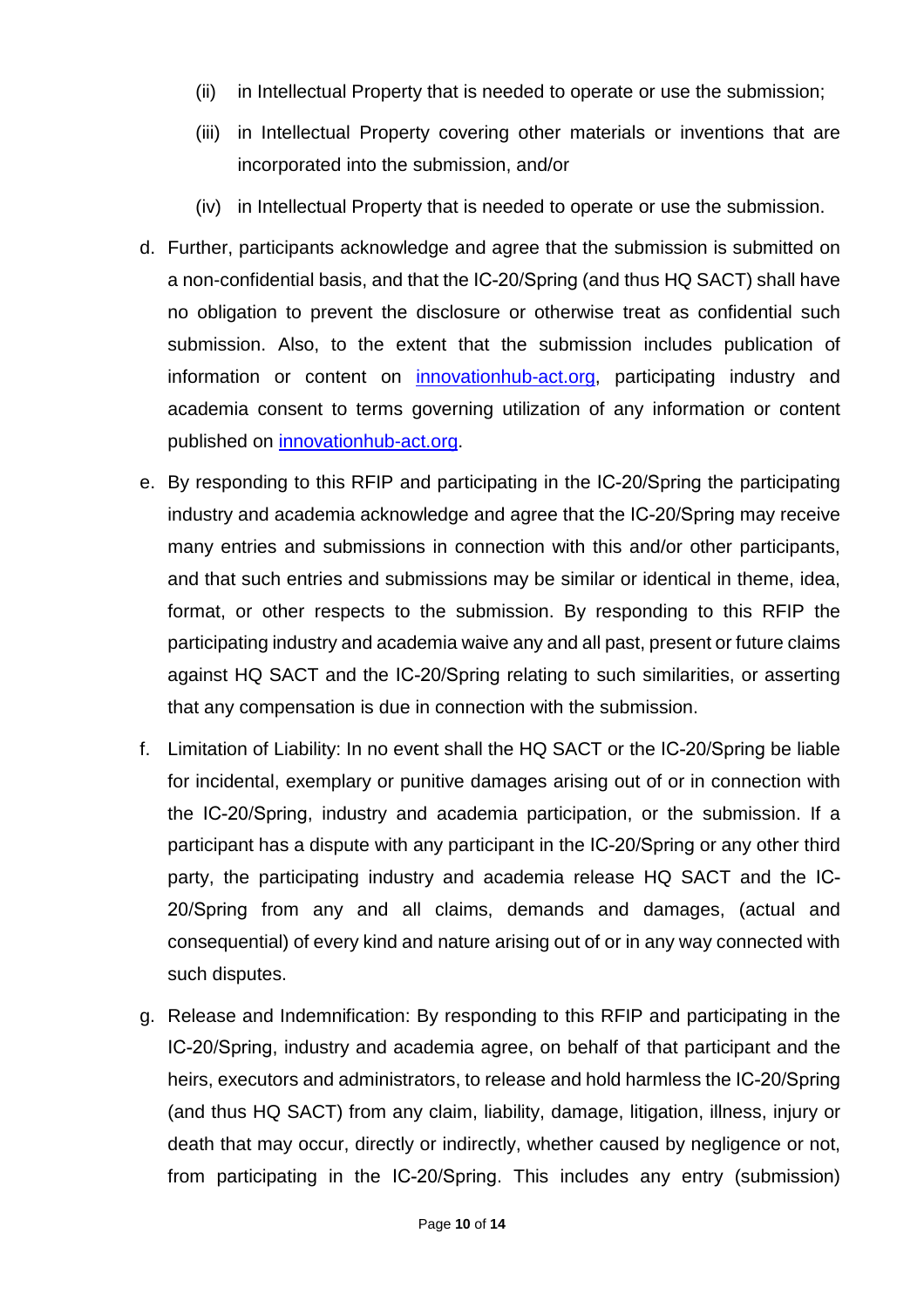submitted by the participating industry and academia.

- 4.5 **Communication and Follow-on**. The answers to RFIP should be submitted through the Innovation Hub webform at [https://www.innovationhub-act.org/nato](https://www.innovationhub-act.org/nato-innovation-challenge)[innovation-challenge.](https://www.innovationhub-act.org/nato-innovation-challenge) Post-submission, RFIP respondents may be contacted to provide additional information on their proposals/response. The results of the selection process will be posted on the Innovation Hub webpage: <https://www.innovationhub-act.org/challenge-intro>
- 4.6 **Questions**. Questions of a technical nature about this RFIP announcement shall be submitted solely to the Innovation Challenge Forum:

<https://www.innovationhub-act.org/forums/innovation-challenge>

Accordingly, questions shall not contain proprietary and/or classified information

- 4.7 **Deadline for responding to this RFIP**. May 05, 2020
- 4.9 **Summary**. This is an RFIP only. The purpose of this RFIP is to request both industry and academia to present and demonstrate solutions (either existing and/or under development) based on new technologies that may support the improvement of NATO Innovation Process. HQ SACT has not made a commitment to procure any of the products/solutions described herein, and release of this RFIP shall not be construed as such a commitment, nor as authorization to incur cost for which reimbursement will be required or sought. It is again reemphasized that this document is a RFIP, and not a RFP of any kind.

For more information on the Innovation Challenge IC-20/Spring, please visit <https://innovationhub-act.org/nato-innovation-challenge>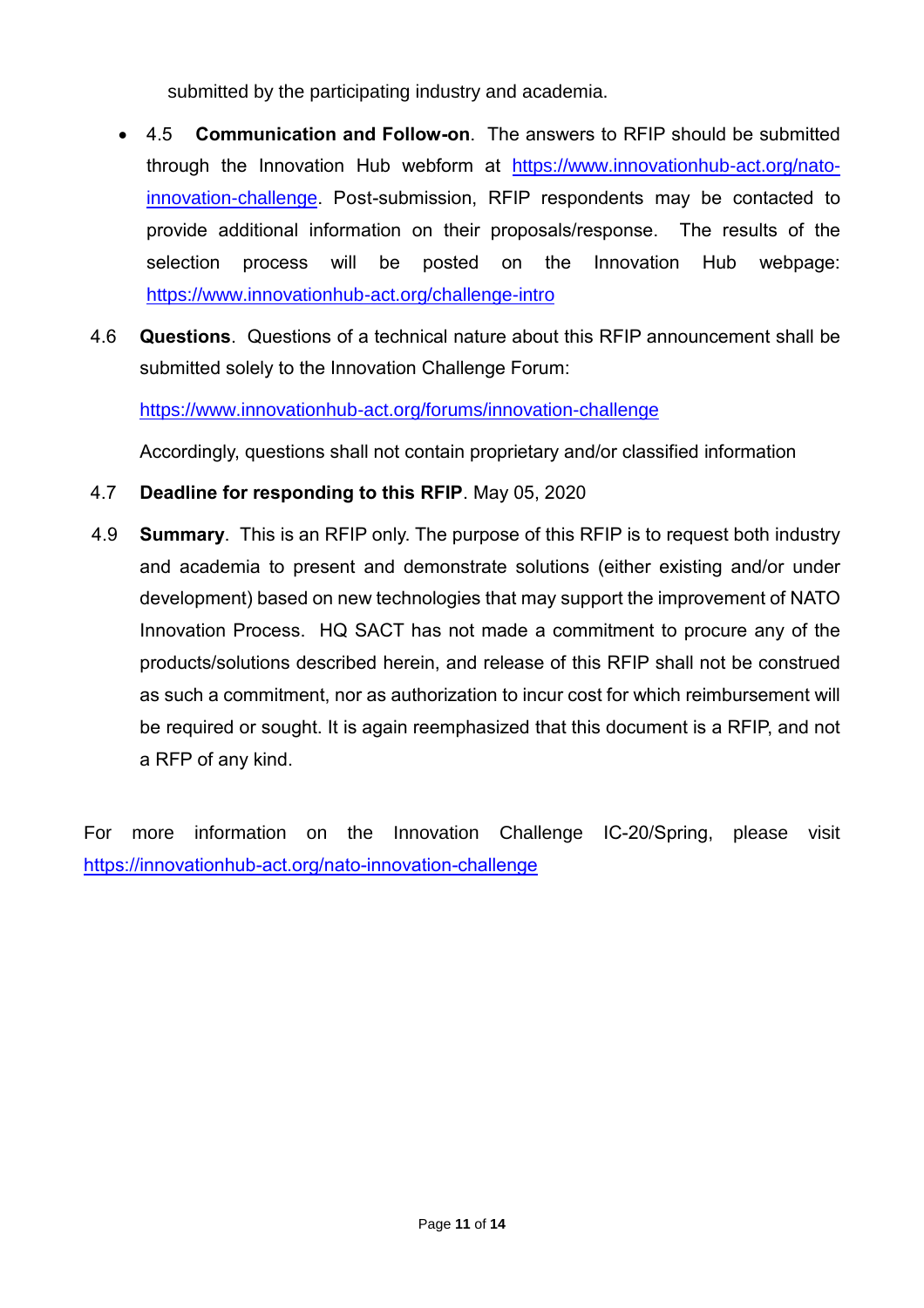#### **ANNEX I – SCENARIO AND QUESTIONS**

#### **Background**

When suddenly faced with a (potential) pandemic, such as the recent outbreak of COVID-19, we often find ourselves unable to respond quickly and adequately to the situation. Consequently, this might impair our ability to effectively support our populations and to provide and preserve both stability and security. Finding innovative solutions for the problems leaders and teams of first responders are faced with, will aid them in controlling such a crisis and minimizing its effects.

During a crisis situation, leaders and teams of first responders must be aware of both the physical and information spaces in which they operate. Therefore, it is important for them to be aware of their surroundings (1), understand how situations in their surroundings will develop (2) and to have a mechanism to choose the optimal course of action to achieve the desired result (3). Respectively, the following questions might be answered (though not exclusively):

- 1. What is happening? Who is doing it? What information is out there? Where is it coming from? Who is it coming from? What are their motives?
- 2. What will happen next?
- 3. What will I have to do to achieve my goal?

As situations get more complex and bigger spaces are considered, it becomes more difficult to monitor the physical and informational environments. Naturally, this makes it harder to anticipate developments and to choose optimal strategies for achieving the mission.

Furthermore, today's technologies present increased capabilities to manipulate information, cloak activities, and cloud understanding of situations. This makes it even more difficult to understand what is going on, anticipate what will happen, and decide on the optimal courses of action. These things can severely impact the well-being of a population, or the success of a mission.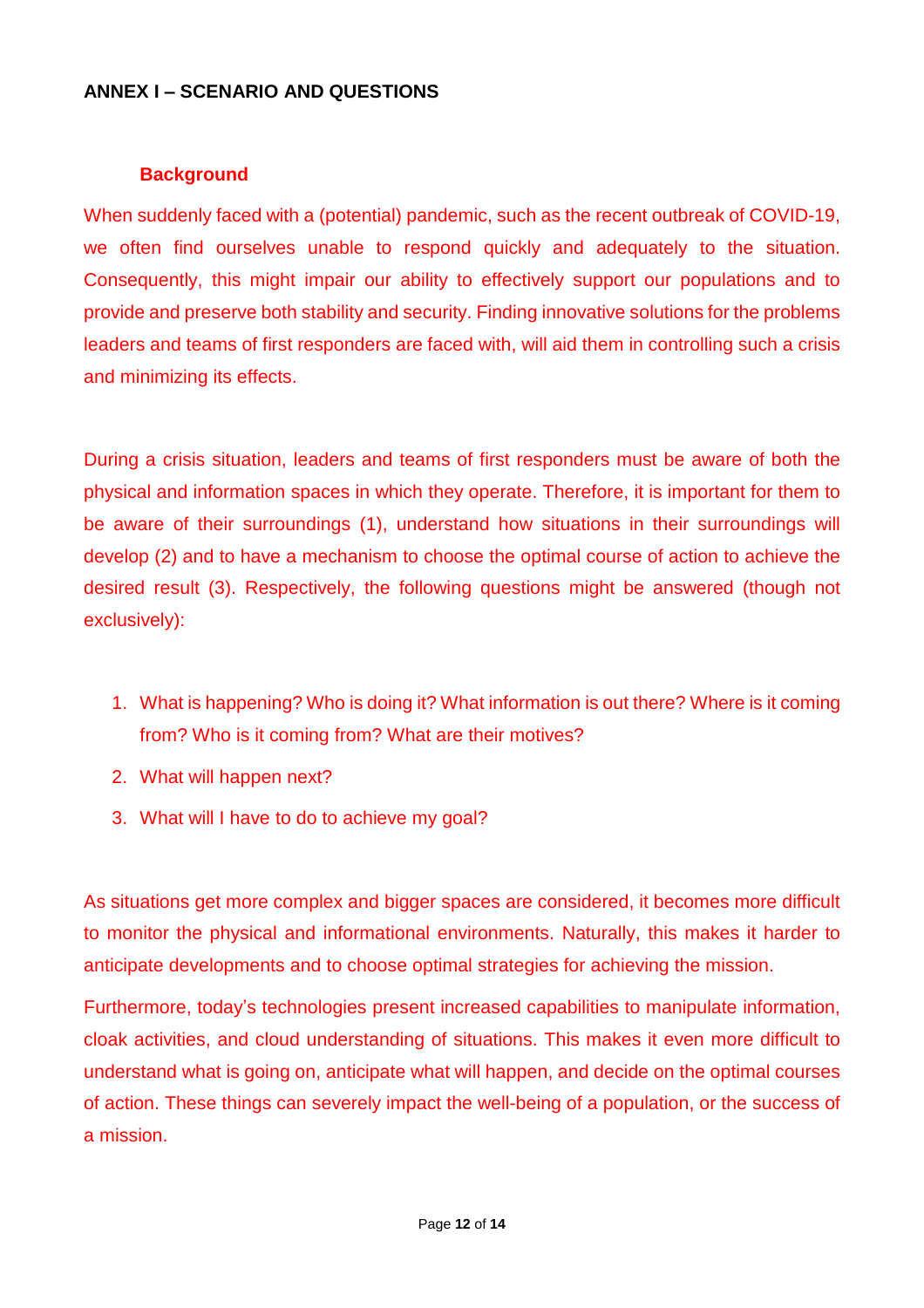#### **The Challenge**

This Innovation Challenge is seeking innovative solutions that will enable leaders, teams of first responders and information systems to identify false information and mitigate the effects of this information on generating a true common operating picture, predicting behaviors, and supporting decision making. The solutions should consider one or multiple of the following issues:

#### **Situation Dashboard**

Leaders need to monitor and understand the environment of a given space of operations (i.e. continent, country, city, and neighborhood). Being able to predict how situations in the environment will develop, facilitates making decisions that are beneficial to their people and ultimately, to reaching their goal. Therefore, we are looking for solutions to:

- **• Gather, sort** (e.g. on relevancy, urgency, etc.) and **discriminate** (e.g. real from fake) **information** (open source and private) concerning the space of operations. For this challenge, it is important that a large space is considered (big data). The gathered information needs to be presented in a concise and intuitive way, enabling efficient navigation through the information.
- **• Autonomously discriminate between true and false** (or trustworthy and untrustworthy) information concerning a specific topic.
- **• Predict (possible) developments** in the space of operations. Using the gathered information to identify trends and predict developments aids the commander in anticipating the (near) future. Show the effects of the false information on prediction so that commanders may see what courses of action the adversary may be trying to get the commander to select.
- **• Select the optimal course of action** solving a problem or situation in the space of operations. Assume that the possible courses of action are defined.

#### **Team and population support**

Additionally, teams of first responders are deployed to support the population or solve specific problems. These teams must be fast-paced and highly focused, whilst maintaining a high level of adaptability. Therefore, we are looking for solutions to: